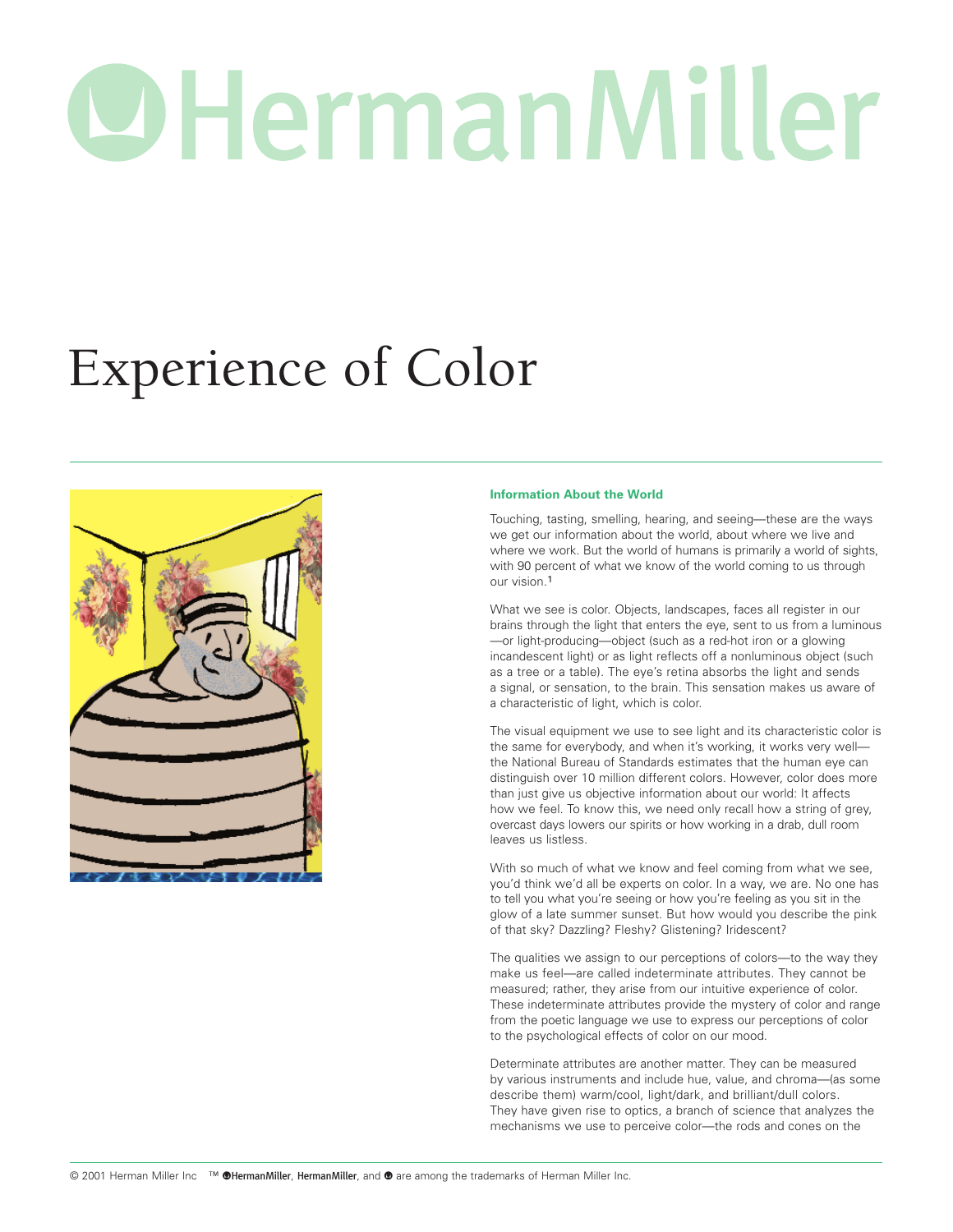eye's retina—and colorimetry, which measures the color systems developed to precisely communicate color.

The mystery and the mechanics of color are tightly entwined. We seldom see a single color in isolation, completely independent from the influence of other colors or other external factors, such as the light source, the surface of the object, and the surrounding objects. Also, we never perceive color without the modifying influences of psychological and symbolic factors. In other words, our response to color depends on who we are and what our culture tells us certain colors should mean.

As simple as it may seem on the surface, color has a depth that is worth fathoming. The more we understand color, the more we can appreciate the joy it brings to our lives and the better use we can make of it. That use can be as focused as knowing what to put on in the morning in order to look our best or as broad as knowing how color in environments, particularly the office, can influence motivation and performance.

# **Sensing Color**

Walk into an office and what do you see? Well, if your eyes are open, in one sense you see everything. Natural light streaming in through the windows and artificial light from lamps flood into your eyes and bounce off everything in the room and then into your eyes. But in another sense, you see only what you want to see—the carpet, done in the same lush green as the one you just installed in the family room; the fluorescent blue of the pin the receptionist is wearing on her red dress; the curious yellow of the reception seating fabric.

For centuries everyone, from Greek philosophers to Age of Reason scientists, considered only the first half of seeing—the mechanics. They believed our eyes were merely receivers. Sir Isaac Newton (1642-1727) called them "visual equipment" that measures light waves much like a clock measures time. Consequently, most research involved optics, the branch of physics that describes how light is produced, transmitted, detected, and measured.

The scientists of Newton's day regarded intellect as pure and sensory experience as morally suspect. That view was predominant until, about a hundred years after Newton, the German poet Johann Wolfgang von Goethe (1749-1832) began arguing for the roles the

human eye and brain play in sensing color. Color psychologist Heinrich Frieling, writing about Goethe's philosophy, says the poet "felt that Newton and the physicists who supported him failed to do justice to the experience of color in our everyday life, its dynamic flow, which was as much a part of color as the mathematics of optics."2

# **The Poet's Balanced View of Color**

Goethe's contemporaries scoffed at his emphasis on perception, the elements it involved (eye, brain, emotions, experiences), and his insistence upon the interdependence of science and art. Another hundred years passed before Goethe's views were appreciated. Over the last 20 years, color educators have revived many of Goethe's ideas and now credit him with anticipating much twentieth century research into color science and theory.

Perhaps it is appropriate that a poet should have helped us achieve a more balanced view of the complex activity of sensing color. As science professor Hazel Rossotti notes, "Not only are sensations of color affected by illness, injury and drugs, they depend on the area and shape of the object, its distance from the eye, its position relative to the eye, the intensity of the light, and the colors generated by the rest of the visual field. Nor is the sensation dependent only on what is in front of the eye at one particular perception. And, since our experience of color is affected by our memory, by our knowledge of what color some object really is, we could claim that our color sensations are, in a sense, influenced by a lifetime of visual experiences."3

The degree of complexity involved in sensing color is proof for many that it is active, not passive. Biologist Nicholas Humphrey believes the active nature of sensing color comes from our desire for pleasure and our need for survival: "If men take pleasure in looking at a particular sight or hearing a particular sound we may expect that the consequences of their doing so—whatever they may be—are beneficial, though the benefits may well be indirect and the beneficiaries may be quite unaware of them."4 Humphrey adds that beyond helping us enjoy our lives, our ability to see color, like the glowing red of an ember or the heavy black of a threatening sky, could have evolved only because it contributed to our biological survival.

Light allows us to sense color. To a large degree, sensing color depends on four key factors: 1) the spectral energy distribution of the light, i.e., the conditions under which the color is perceived; 2) the spectral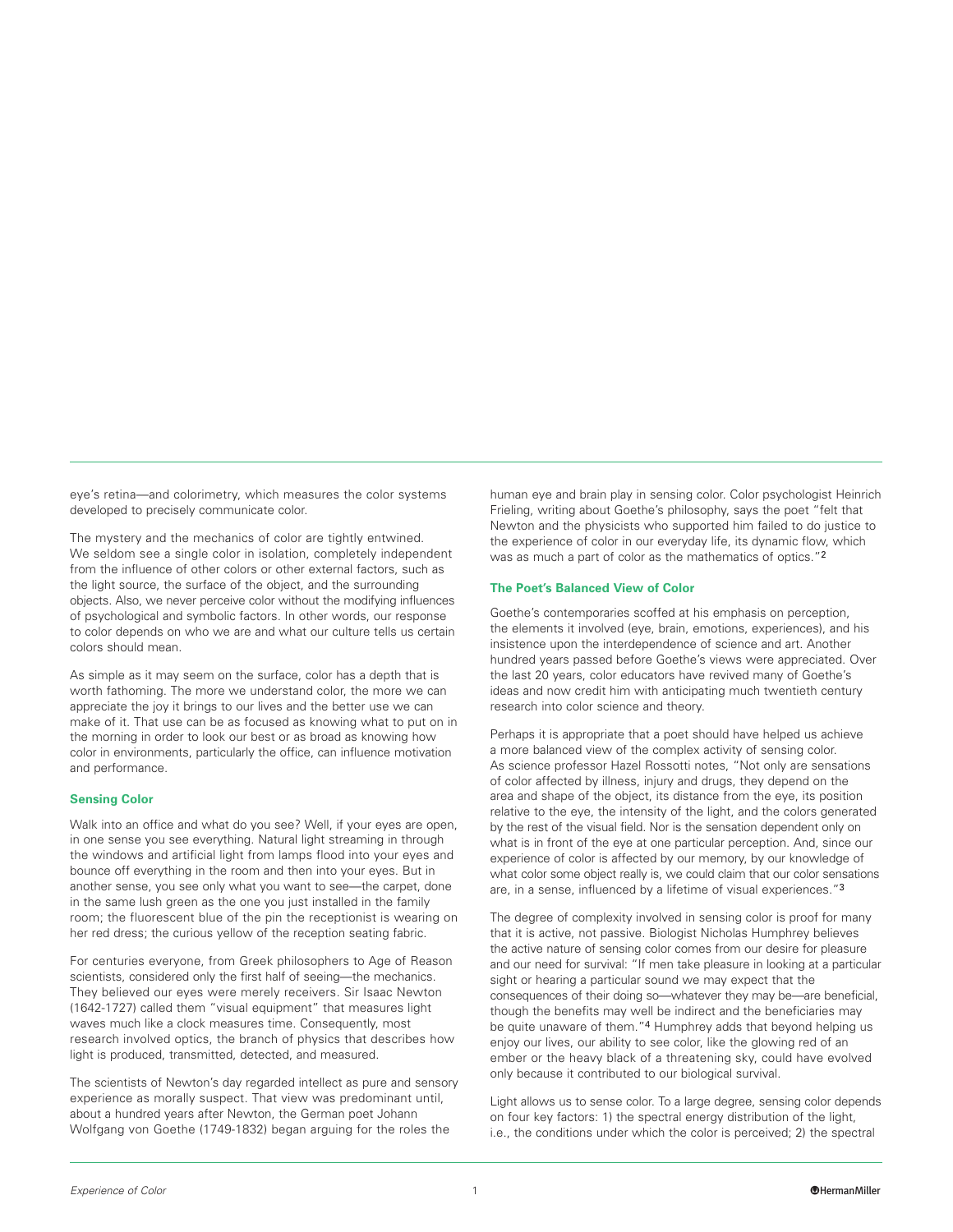

characteristics of the object in terms of how much light it absorbs, reflects, and transmits; 3) the sensitivity of the eye in registering light and then turning it into electrochemical impulses and sending them via the optical nerve to the brain; and 4) the psychological factors, namely the experiences and the personality of the viewer, all of which affect how color is perceived.

Scientists define the first of these factors, light, as a form of radiant energy or, more precisely, electromagnetic energy, a category of energy that includes gamma rays at one end of the spectrum and radio waves at the other. The light our visual system responds to in the experience of seeing, called "visible radiant energy," is a very small portion of the spectrum, falling between infrared and ultraviolet radiation. Bands of visible radiant energy appear to us as color, and we call them light.

# **Surfaces Define the Colors We See**

The second factor influencing our perception of color is the spectral characteristics of objects, sometimes called "surface" and "surround." How a surface reflects, absorbs, or transmits light and how the colors and textures surrounding the surface influence its color give us the information we need to understand the objects we perceive. They help us know an object's shape and location, although the interaction of surface and surround can also distort our perceptions as when a yellow office makes the faces of the people who work in it appear jaundiced.

We experience the surface mode of color as part of a material or substance. The different visual sensations we get from viewing two table tops—one with a gloss finish, the other with a matte finish illustrate the influence texture has on the character of color. Even though the color of the two table tops may be identical, the gloss on one will create an internal refraction, or bending of the light waves, making its color appear more brilliant than the color on the mattefinished top. Surface color can also be the result of a material's structure. Polar bear fur, blue jay feathers, and a kitten's blue eyes are actually clear. Their structures refract, or bend, the light that illuminates them to cause the colors we see.

#### **The Eye Records Color Stimuli**

In considering the third factor upon which our perception of color depends—eye-brain neurology—the focus turns from the world around us to the world within. Light, whether from a luminous object or reflected from the surface of a nonluminous object, enters our eyes and photochemically activates key nerve cells on the retinas known as rods and cones.

Rods operate at low light levels—for example, at night or in a darkened, windowless room—and sense blacks, whites, and greys, also called achromatic colors because they have no hue (the property of color that is perceived and measured on a scale ranging from red through yellow, green, and blue to violet). The cones in our eyes operate at higher light levels—for example, during the daytime or in a lighted room—and sense chromatic color, or hues. When the cones are active during the day, the rods are dormant. At night, the rods take over and the cones rest.

# **Three Types of Receptors Produce Our Colors**

Humans see color with three types of reception systems (red/green-, yellow/blue-, and black/white-producing) from three types of cone photoreceptors (red/blue/green-making). Because we create all the colors we see from red-, blue-, and green-sensing cones, humans are known as trichromats. When one set of color-sensing cones fails or is missing, a form of color blindness occurs—either monochromatism (when only one of the three photoreceptors works) or dichromatism (when two of the three work). These dysfunctions are a gene trait carried by women and occur mostly in men—about eight of every 100 men suffer from some type of color blindness, while only one in every 200 women does.

Some creatures, such as surface fish, bees, and some birds, can see more colors than humans can because they have more color-making photoreceptors than we do. On the other hand, many mammals, except for humans, have poor color vision. The expression "to see red" comes from the anger of the bull as it charges the matador's red cape. In actuality, however, cattle have no cones in their retinas, so they can't perceive hues; what irritates the bull is really the matador's twitching of the cape, not its color.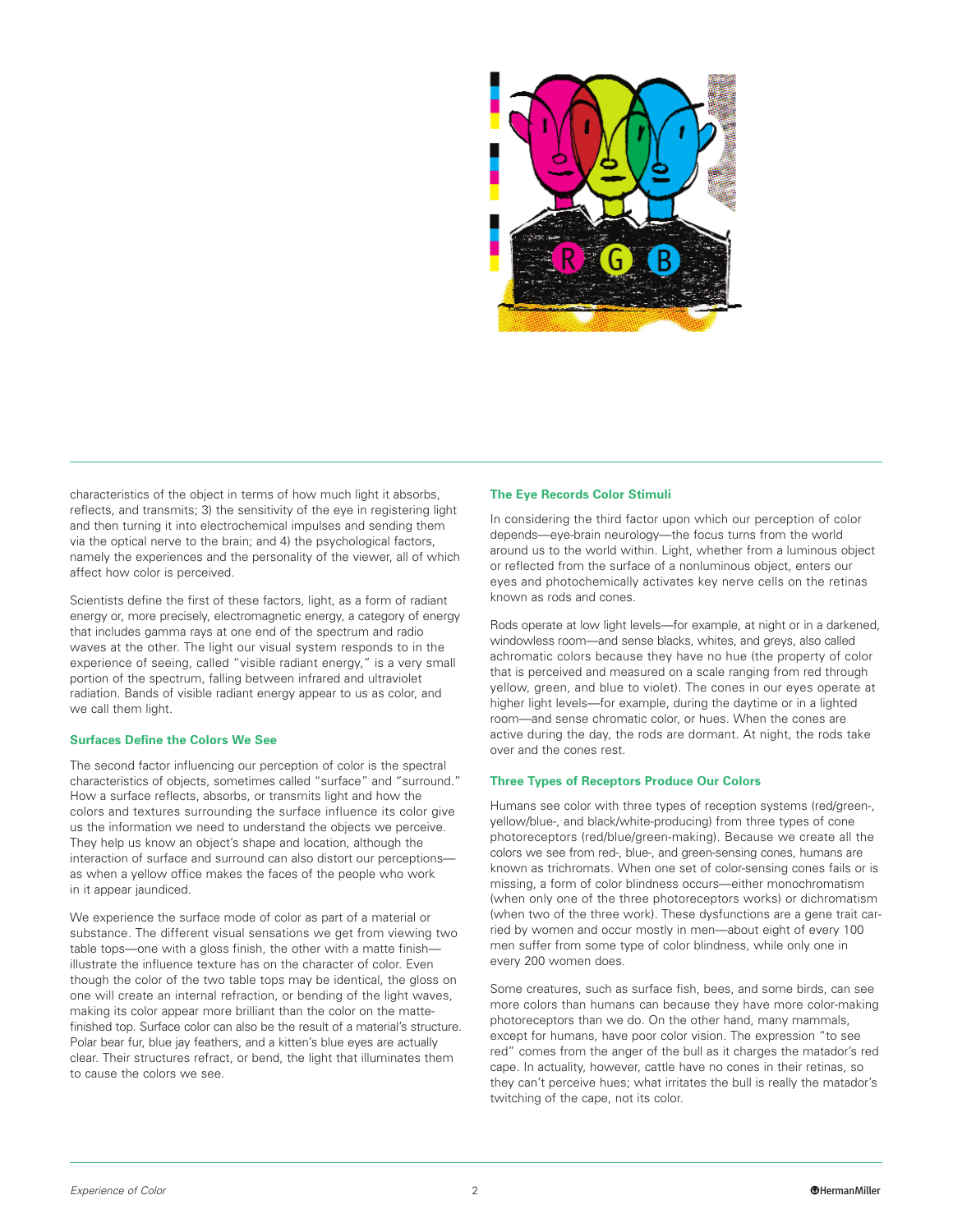The use of the names of colors in expressions ("seeing red," "once in a blue moon," or "a red-letter day," for example) actually has more to do with the fourth factor influencing our perception of color the experiences and personality of the viewer, or the process of "feeling color."

# **Feeling Color**

It's your first day on the new job—big promotion, nice new office. You're sitting there, reflecting for a moment on your accomplishments before digging into the new challenges ahead of you. Everything should be rosy, yet there's something bothering you. You can't quite put your finger on it until it hits you: It's the color scheme of your office. The oranges and aquas remind you of, well, of a Howard Johnson's restaurant. Suddenly, some of the glamor is gone.

Life would be dull if our brains merely registered the signals sent to them by the rods and cones through the optic nerve. Instead, our minds bring memory, imagination, and reason to the activity of sensing color. According to art historian Rene Huyghe, "from the moment the sensation comes into consciousness it is connected in time with what no longer exists except in memory. The sensation of color does not just affect our psychology at the time when it occurs, it connects with all of our experience in time."5

To look without preconceptions, then, is virtually impossible. Color is something we see, but we adjust what we see based on our experiences. Because our experiences occur within the context of the culture we live in, we develop symbolic ways of sensing color. These differ from culture to culture. For example, white is associated with death in Japan, while for most Westerners it immediately calls to mind purity.

# **Color and Object Become Cultural Symbol**

Symbolic ways of sensing color are almost always tied to specific objects—white mourning clothes in Japan, white wedding dresses in the United States—which is why one color may have widely different connotations from one culture to another, or even within the same culture. To Americans, for example, black is a symbol of death, yet a chair upholstered in black leather suggests affluence and sophistication. According to colorist and art educator Patricia Sloane, "Response to color symbolism is a response to color preconception, and is a predetermined response based on literary and psychological ideas about color, rather than a response to the nature of color itself. In part, man feels impelled to create symbols—and to impute symbolic connotations to color—because he cannot help allowing his feelings and emotions, his literary, psychological and intellectual preconceptions, from interfering with his direct perception of the physical world."6 In other words, humans can't resist the urge to add to what they see how they think and feel about it.

Our human need to develop a symbology for colors—reflected in fashion, culture, and tradition—is matched by our need to experience the joy that sensing color brings. Scientists C. A. Padgham and J. E. Saunders believe that "our ability to see color is highly elaborate for the mere necessities of reproduction and survival. Our capability is far beyond what is needed for distinguishing ripe from unripe fruit or acuity for mobility. Joy in color is a bonus of our senses."7

# **Joy Through Color Absent from Offices**

Unfortunately, allowing our brains to sense joy through color hasn't been a high priority in office environments. Often, companies become interested in color only when they think it will make their people work harder. So interiors may be red, orange, or yellow because these colors are said to stimulate and excite.

Others prefer a soothing environment because it supposedly allows workers to focus on their tasks. Soothing usually gets interpreted as bland—pale greens, light yellows, and off-whites. Research has shown, however, that these uses of color have only short-term effects. People in environments where few colors dominate—either bright or bland—come to dislike them. A light green, for example, chosen to soothe workers may begin to remind them of the bland green of hospitals and cause negative reactions.

The use of color to manipulate people in the workplace is giving way to an approach that recognizes that providing humans with aesthetic enjoyment is essential within built environments. Psychologists Stephen and Rachel Kaplan argue that "discussing the preferred environment, suggests the decorative rather than the essential, the favored as opposed to the necessary. But viewed within the larger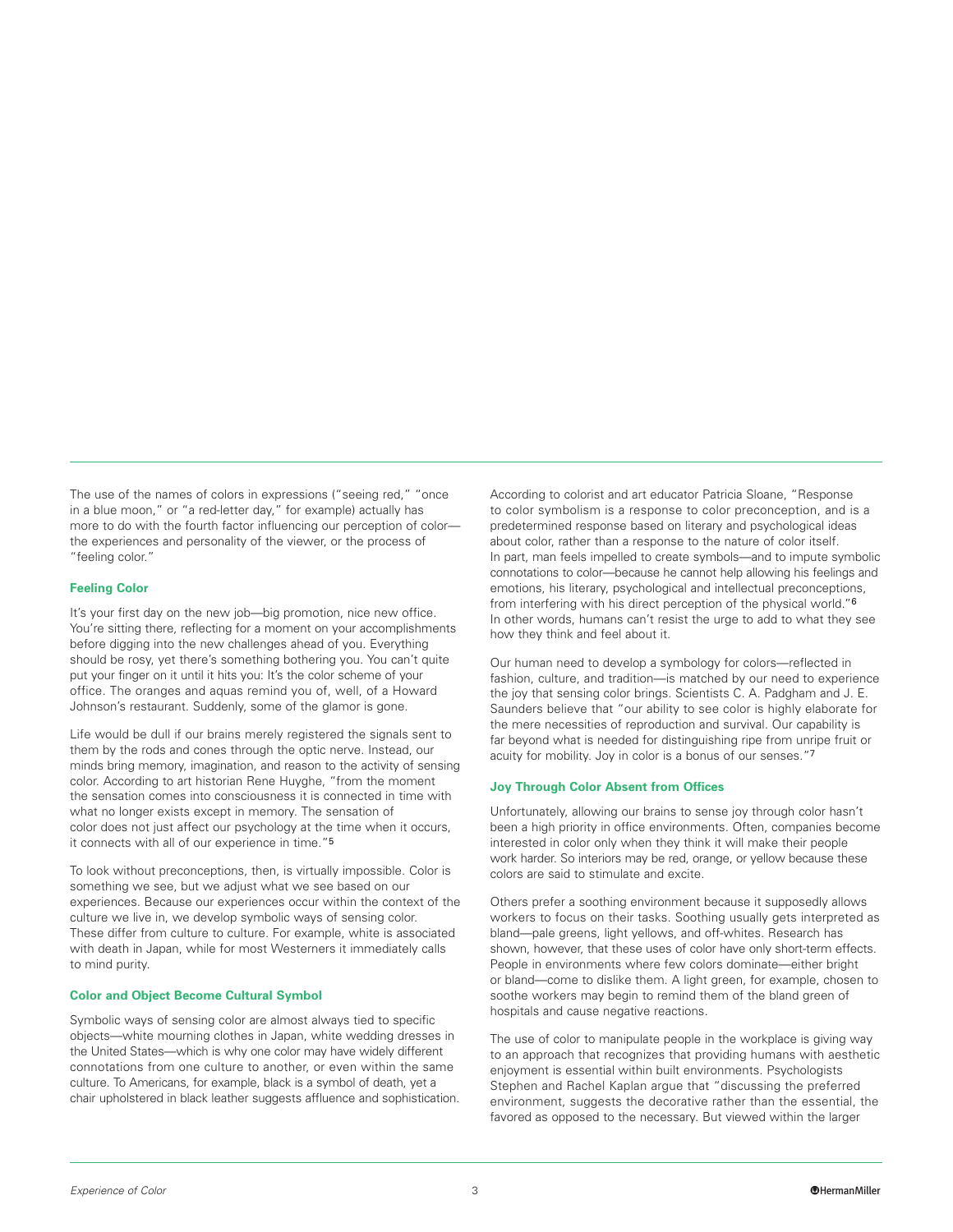evolutionary context, preference, even aesthetics for that matter, are closely tied to basic concerns. An organism must prefer those environments in which it is likely to thrive; likewise it must dislike environments in which it is likely to be ineffective or handicapped or harmed in any way. Preference in this context is to no small degree an expression of human needs."8

# **Selecting is a Critical Part of Seeing**

Our need for the enjoyment that sensing color provides is always balanced by our tendency to select and bring order to what we see. As science writer Edmund Blair Bolles notes, "We shift from sensation to sensation, watching only part of the visual field, listening to only some sounds around us, savoring certain flavors amidst many. Our capacity to select and impart intensity to sensation prevents us from being slaves to the physical world around us."9

Gestalt psychologists describe our inclination to select and order what we see as the principle of figure-ground perception, or our tendency to regard any kind of pattern or form we see as a figure against a background. Most people need the psychological and physical moorings of a high figure-ground organization in order to make sense of their environments. They become disoriented in environments where figure-ground relationships aren't apparent, such as those in which carpet, furniture, and walls all have the same pattern or are the same color.

On the other hand, the tendency to see in figure-ground relationships means our brains often supply information that is missing from what we see. When we see a square table with three chairs around it, we automatically look for the fourth, sometimes supplying it in our minds even though it's not there. This is the principle of closure, our tendency to see incomplete patterns as complete or unified wholes. In a related way, we tend to see furniture of different styles but the same color as a unified group.

At the same time that our brains are sensing color on a conscious level, they are also responding to it with phenomena that operate so quickly and effortlessly they seem unconscious. These phenomena include color constancy, simultaneous contrast, optical mixture, and spatial dimension. Each has an impact on how our brains perceive color.

#### **The Eye Compensates for Color Differences**

The first of these, color constancy, involves our tendency to compensate for the effect of various light sources on the color of the objects we see. Say a company's logo is displayed prominently just outside its corporate headquarters building. Here, we see its color in daylight. Just inside the building, we see the logo again, this time illuminated by fluorescent lamps. That evening, we leave the building and see the outdoor logo illuminated by spotlights.

Without the proper filter for each viewing situation, a camera would register dramatic shifts in the logo's color because of the various light sources. Our brains, however, rapidly compensate for each situation, and we perceive the color of the logo as the same in all three cases. It's not that we don't perceive the differences; we do. It's just that we make allowances for them.

Our minds prefer the psychological equilibrium that results from accepting the logo colors as the same. By doing so, we free ourselves to focus on the differences we perceive in the environment that are of greater importance to us.

Scientists support this view. They use the example of our prehistoric ancestors learning to distinguish between ripe and unripe fruit to suggest how our color constancy function may have evolved. Because the angle of the sun's rays reflecting off the fruit high in a tree varied depending on the sun's location in the sky, the color of the fruit varied. Our ancestors' ability to distinguish ripe from unripe even though the color of each varied throughout the day slowly evolved. In other words, we learned to make allowances for slight color differences resulting from changes in the light source.

#### **Mismatching Colors is a Different Problem**

This psychological tendency to make allowances that are approximate has nothing to do with the physiological activity involved when we sometimes mismatch colors. You know about this if you've ever chosen two socks that matched under your incandescent lights at home only to find that one is taupe and the other grey when you get under the fluorescent lights at the office.

This phenomenon is called metamerism: Two pigment formulas appear to match under one light source but not under another. Suppose the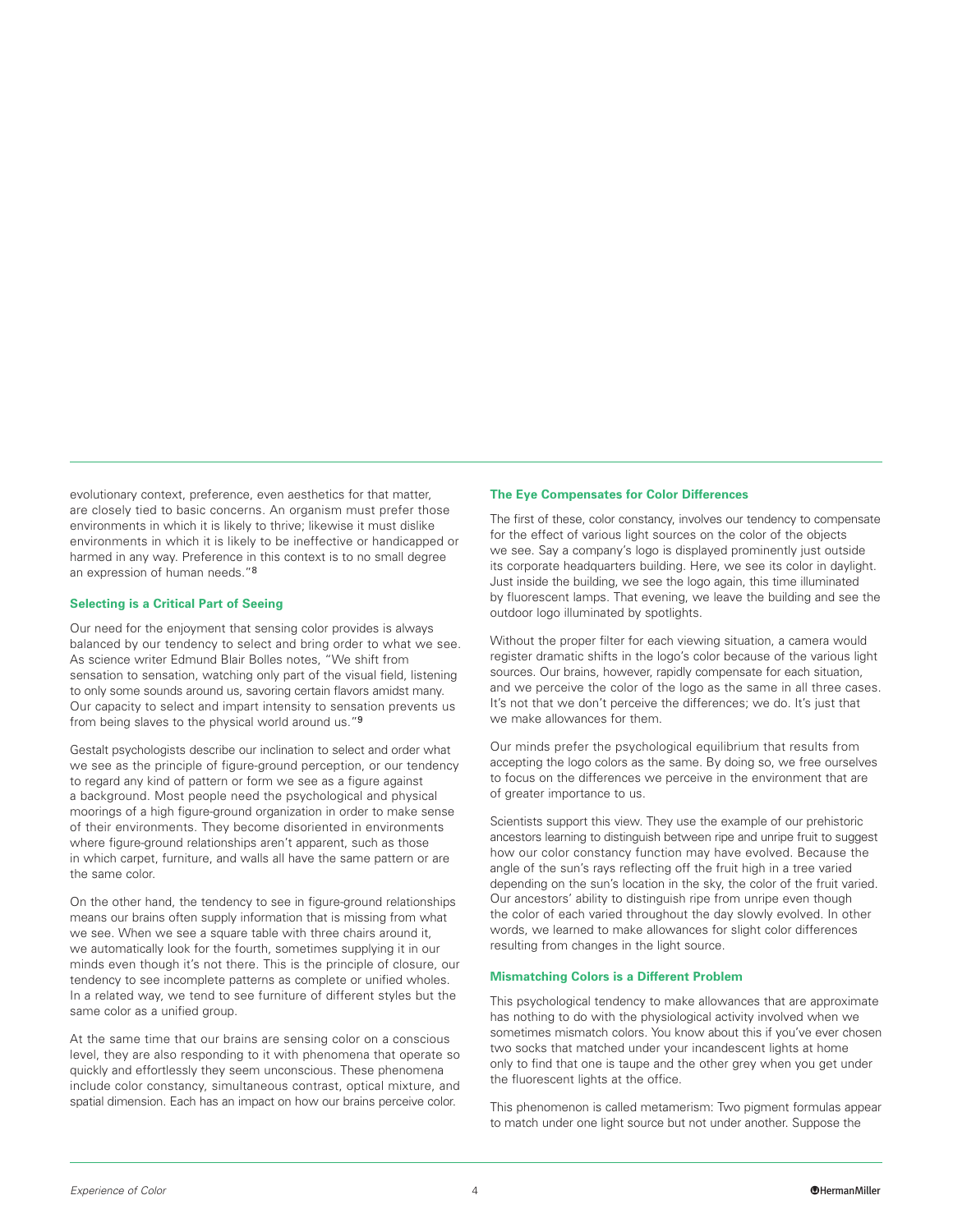

green paints (pigment formulas) used on files and flipper doors are supposed to match, but the paints haven't been matched under the light source that will be used in the office they'll be placed in. The result may be a very unattractive mismatch.

Mismatches occur because, as George Agoston, an engineer and an artist, explains, "One color response, for example a particular green, can be evoked by any one of a set of stimuli [the light that comes to the eye from the object] all of which have a different wavelength composition…If the wavelength composition of the illumination that falls on the matching paint films is changed (for example, from that of light from an incandescent lamp to that of light from a fluorescent lamp), then it is almost certain that stimuli that come from the two films will...be different; the match will no longer be good."10

# **We Perceive Colors Depending on What's Around Them**

The second brain phenomenon that affects how we experience color —simultaneous contrast—involves our tendency to perceive colors differently depending on what is around them. Designers are well aware of how grey carpets seem to shift in color, depending on the surrounding wall color. This occurs because our perception of one color becomes tinged toward the complement (the color directly opposite another on a color wheel) of the color around it. For example, a grey square looks reddish on a green background and greenish on a red background.

When complementary colors of equal intensity are next to each other, the afterimages (the ghostly tinges of color we see when we look away) heighten our experience of both colors. That is why red/green or yellow/purple or orange/blue color combinations are the most startling. It is also why, when we study a painting, the afterimage of one patch of color influences the next patch of color we look at. The same thing happens when a worker stares up at a magenta flipper door and then looks down at a light-toned work surface, which appears to have a greenish cast.

## **Two Colors Can Mix and Appear Like a Third**

The third brain activity that influences our perception of color—optical mixture—is the opposite of simultaneous contrast. When an object's patches of color are so small that they pass below the threshold of conscious perception, we see the colors as optically mixed.

Sometimes, as when the two colors on a top spin too fast to be seen individually, we perceive a third color. This also happens when viewing a multi-colored brick building from a distance. The building appears to be one color, optically mixed.

Understanding optical mixture in interiors is necessary for determining where best to use patterns, especially in regard to their scale and location in a room. Choosing a colored pattern without evaluating it in the position it will occupy in a space can be risky. A tackboard covered in a fabric with a small pattern may look red and blue close up, but from a distance the red and blue will mix and the tackboard will look purple among the other red and blue elements in the space. That combination may not be what the designer intends at all, or it can be a way of achieving a new color without actually using it in the scheme.

#### **Some Colors Make Objects Appear Closer**

Spatial dimension, the fourth of these internal phenomena, occurs when our brains add or subtract distance, depending upon the colors perceived. We tend to perceive warm-colored objects—red, orange, and yellow—as closer than cool-colored ones—green, blue, and purple. This may have more to do with the focal point at which we see the colors than with their perceived "temperatures," however.

Red, orange, and yellow may be "warmer" in the sense that they are closer to us, since red has a longer wavelength and therefore a closer focal point than blue does. The shorter wavelength of blue and its longer focal point may mean "cool" as in "distant." The implications for interior spaces are obvious: If you want to make a space seem larger, you choose green, blue, or purple for the ceiling and walls because they appear to recede, giving the space a more open feeling.

#### **Speaking Color**

You're late for a meeting with the designer who is redoing your offices. On the way into the conference room, you pass a colleague who says the new colors are "gross." You enter the room and get a full presentation on a grey and mauve color scheme that looks really nice to you. Later, you ask your colleague about her comment and discover that "gross" actually meant "out of fashion."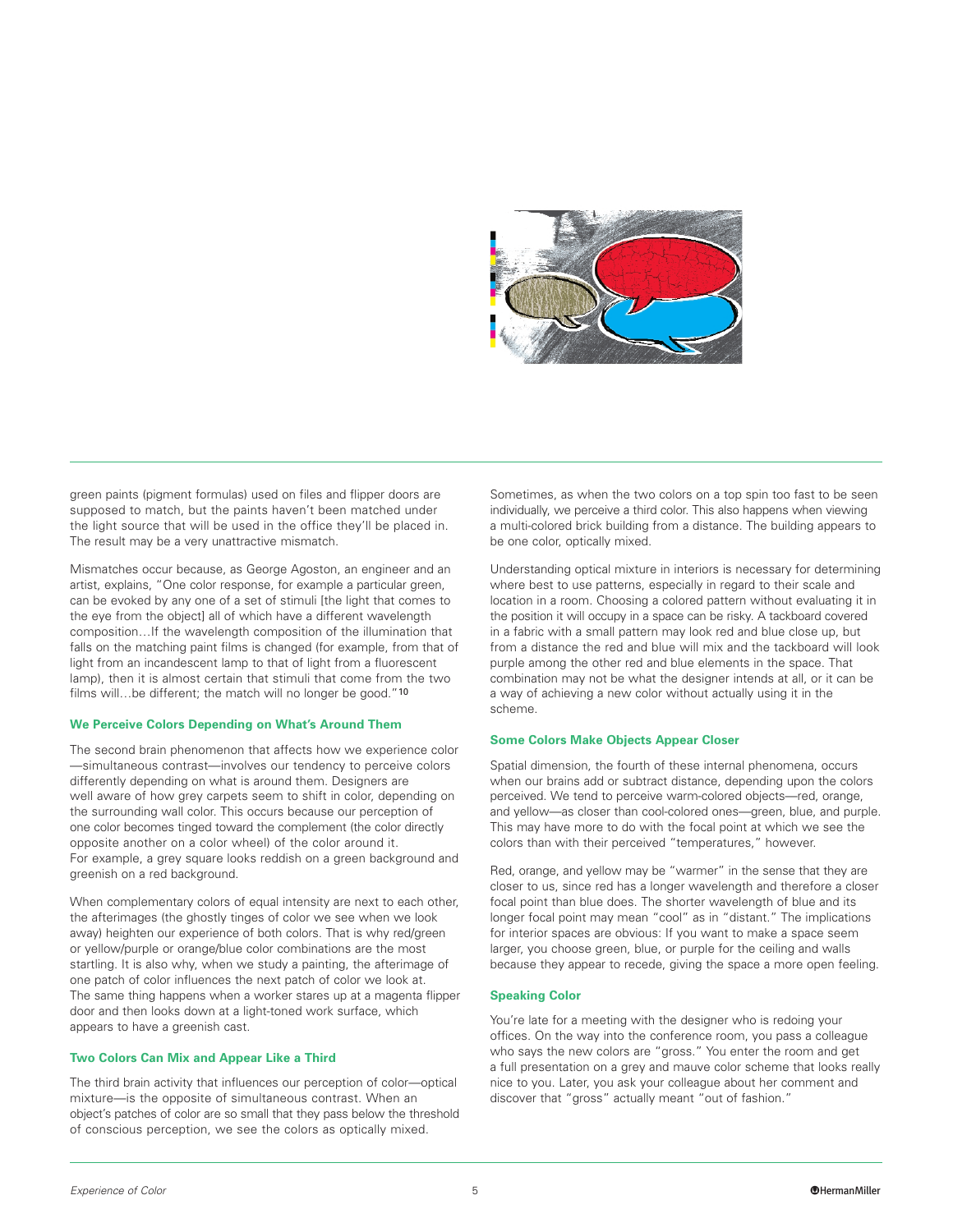

If we could get inside each other's heads, communication about color would be more accurate. Since we can't, we must fall back on language to describe what we perceive. There are some, like Mary Buckley, an artist and educator, who believe this is a good thing. She says that "detecting and naming attributes is basic to developing an understanding of light and color."11

#### **Language Describes Colors and Their Effect on Us**

Indeterminate, or nonmeasurable, attributes, such as shocking pink and clear-sky blue, are more than just adjectives. They are terms we use to explain the effect a color has on us. They are the words we use to describe our state of mind as we experience colors. Buckley is among a growing number of colorists and designers who believe that naming the intent of a space through the use of indeterminate attributes must occur before any discussion of specific colors. Users should first respond to the question "What should the space feel like?" The subjective responses to this question will direct designers in their color choices.

Sometimes these indeterminate attributes verge on a synesthetic response: They use the language of one sense to describe the perception of another, as in loud pink and tart green. But perhaps the most interesting attributes we commonly use are warm (reds, oranges, and yellows) and cool (greens, blues, and purples). These divisions are deeply embedded in our thinking, as evidenced by the red faucet for hot water and the blue for cold found in most washrooms, even though the actual temperature of red light is cooler than that of blue light.

#### **Manufacturing Required a Specialized Language of Color**

With the advent of the Industrial Revolution, however, the focus shifted away from a reliance on language to communicate color. In order for manufacturers with plants scattered around the country to maintain color consistency in their products, they began searching for a new technology that would provide accurate color definition.

During the last half of the nineteenth century, several people developed more precise ways to describe specific colors. They based their work on three basic, universal, measurable characteristics of color: 1) which spectral category it belongs to; 2) how light or dark a color is; and 3) how brilliant or dull it is.

Color terms for these characteristics vary. Some use the distinctions warm/cool, light/dark, and brilliant/dull. Others speak of hue, value, and chroma. Hue is the basic name of a color, such as red, yellow, green, or blue. Value indicates how light or dark a color is. Chroma is the amount of hue in a color. For example, vermilion has a great deal of red but pink has very little.

Munsell's System describes color in three dimensions. The American art educator Albert Munsell (1858-1918) developed the widely used Munsell Color System, which arranges all colors on the basis of their appearance. He was the first to call the three main characteristics of color "hue," "value," and "chroma," likening them to a musical note's pitch, tone, and intensity.

Others, such as the German chemist Wilhelm Ostwald (1853-1932), developed color systems based on different scientific principles. But all color systems share one common feature—they all map the three characteristics of color in three dimensions on XYZ axes. According to Sloane, "Dimensions beyond these three exist, although we do not know how to incorporate a fourth or further spatial dimension into the model graphically. Colors, for example, can vary in shininess of surface. The Munsell System acknowledges this parameter but suggests no way to incorporate it into the threedimensional color solid."12

# **CIE Standards Provide Ultimate Precision**

In the 1920s, the scientists of the Commission Internationale d'Eclairage (CIE) developed a system for measuring the bands of color in light waves based on standards for daylight and artificial illumination. This precise measurement of the electromagnetic waves reflecting from the surface of an object allows furniture manufacturers, for example, to communicate precisely with fabric suppliers. When a manufacturer specifies the tri-stimulus values of 0.5375, 0.3402, and 0.2078, the supplier knows exactly what color is meant: cadmium red.

As exact as the CIE standards are, they are cumbersome to use. Most people prefer to use color maps, such as the one Munsell developed. Although not as precise as the CIE standards, they are much easier to use. Whatever their limitations, these color maps do enable us to communicate color to anyone anywhere who has the same map. That means, for example, that panels painted in the United States can match exactly those painted in England. However,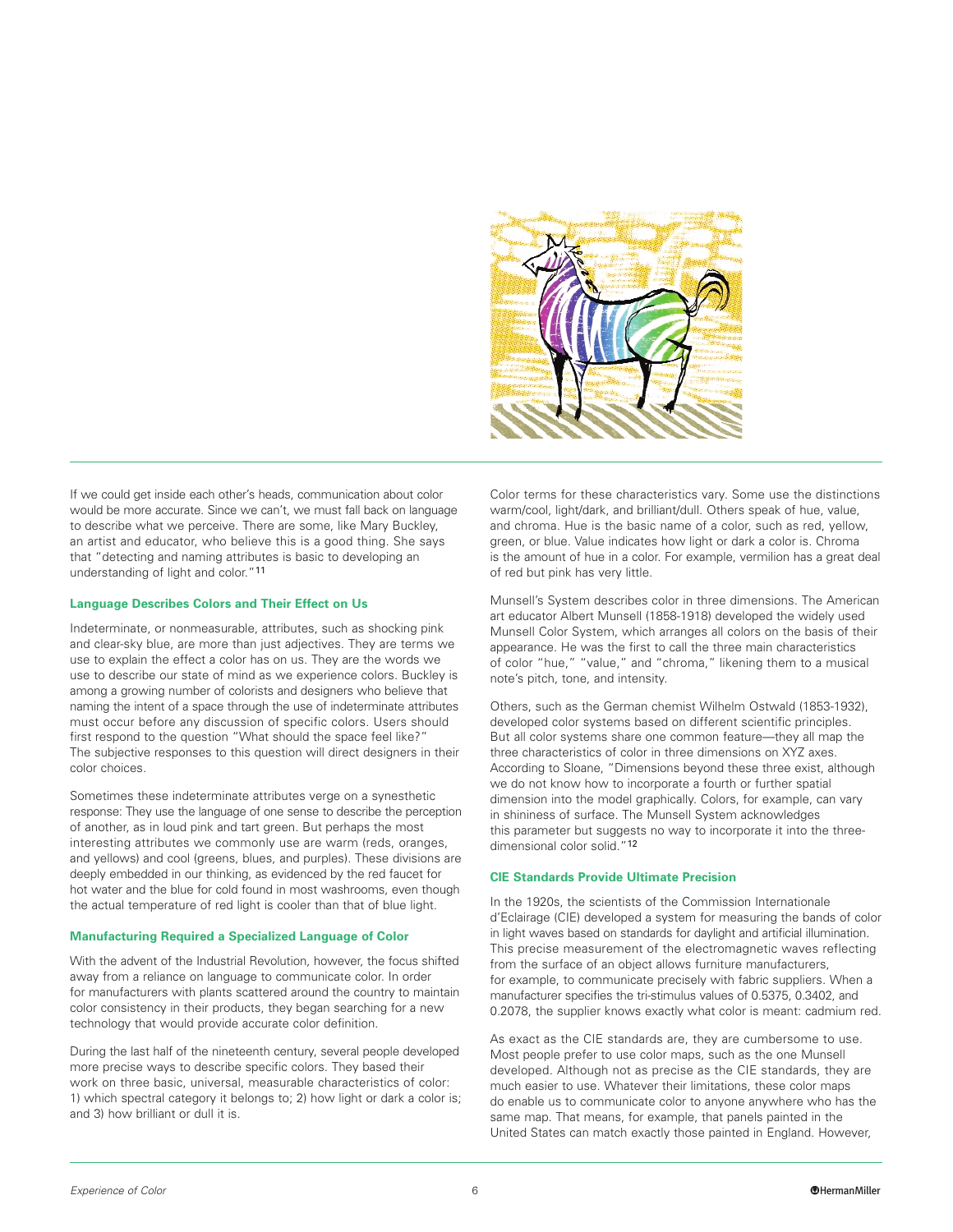most manufacturers use CIE standards to test samples to make sure the colors are exactly right.

# **Using Color**

Back when you began designing this project, you decided to use reds and purples in the space. But as soon as you did, you heard your mother's voice saying, "You can't do that; they'll clash." Now the project is finished and the client loves it, calling the space "vibrant and inviting." You realize that, at least in this instance, Mother was wrong.

Ever since we began using color to adorn and decorate, we've hoped to find a set of rules that would tell us how to use color correctly. As Swedish researcher Lars Sivik notes, "There is not, nor will there ever be, any general results from research that will make it possible to say what color or colors should be used in any set of circumstances."13

Since scientists couldn't find rules for the use of color, others invented them. As Sloane says, "Well into the twentieth century, many seekers appeared to believe that the arts, especially music and the visual arts, could not be considered genuinely respectable unless laws could be found that explained them and defined their purposes. If color harmony and other forms of beauty could be shown to have a rational basis, the arts would be revealed as more than just aesthetic. They would assume a position among the verities, an expression of natural law."14

The "laws" that do exist usually take the form of color trends based on recent purchases and social changes. Thus, some predict the 1990s ecological attitude will manifest itself in the use of more natural colors. Others predict the luminous colors of video games will influence color use for the next generation. These attempts to develop formulas for color don't go away, because though we may find it difficult to describe why, we know that color affects us deeply.

#### **New Research Focuses on our Internal Responses to Color**

Environmental color research published in the last two decades from Sweden and the United States has focused on our internal, or affective, responses to color in the context of an environment. This research has yielded two general findings: First, it dispelled the color myths that developed from earlier research that had tested people's

reactions to colors in isolation and had suggested that there were temporary physical changes evident in heart rate, blood pressure, brain waves, muscle tension, and respiration rate when people were exposed to red versus blue. This led to a variety of color myths: Red is arousing, blue is soothing, red increases aggressive behavior, and blue and green calm and pacify.

Second, researchers Acking and Kuller (1972), Lars Sivik (1970), and Byron Mikellides (1990) all found that chroma, or the saturation or strength of a color, has much more of an effect on us than hue. In other words, we perceive a strong red and a strong green as equally exciting, while we perceive dull colors, no matter what the hue, as calming.

These researchers also found that arousal was heightened by multiple hues in an environment and was maintained over time by change and fluctuations in hue. Findings from other studies indicate that we associate a space painted in light colors with an open feeling and one painted in dark colors with a closed feeling, that we equate higher social status with darker colors, and that we feel an environment increases in complexity with higher chromas (deeply saturated colors) and multiple hues (many colors).

# **Synthetic Colors Have Broadened our Choices**

Studies confirm that color has a strong influence on our perception of the environment. Though these studies provide broad guidelines for the use of color, they offer no formulas for making color decisions. And decision-making has become decidedly more challenging.

Before the advent of synthetic colors in the twentieth century, nature restricted the colors we could choose from—materials such as wood and stone had their own colors, or else the colors we devised came from the available substances and resins found in nature. Thanks to today's synthetic colors, color choices have become virtually limitless—drywall requires paint, plastics are pigmented, composites are coated—so that, as designer Ezio Manzini says, "Surface quality is now determined for the most part independently of other formal and functional aspects."15

While the number of choices available can make choosing colors seem an overwhelming task, the opportunity it provides for variety in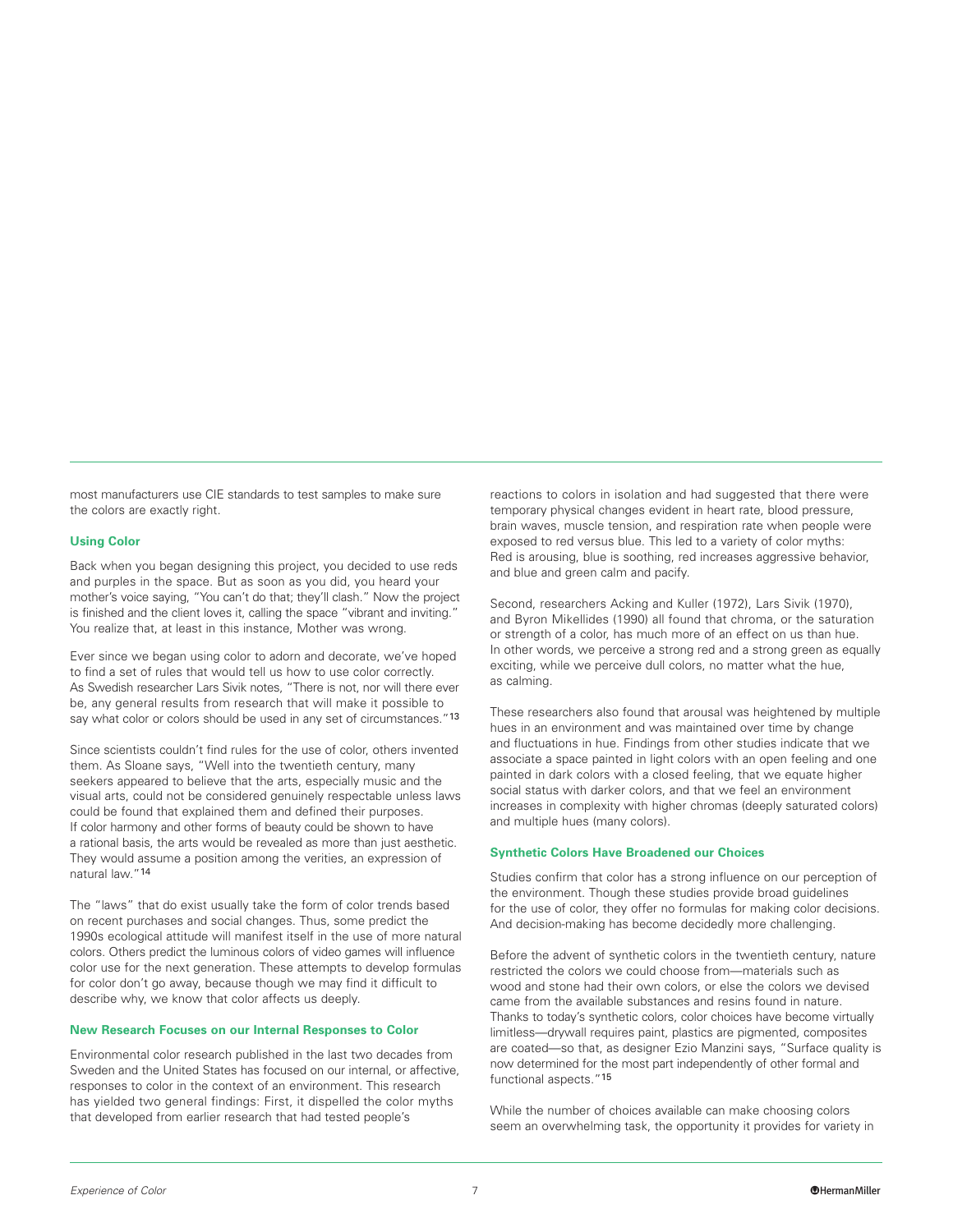our environments can only improve the quality of our workplaces. As environmental designers Frank and Rudolf Mahnke explain, "Color variety is psychologically most beneficial. It is not just that one color is better than another for a specific purpose, that one may be considered psychologically exciting or another calming, but a variety of visual stimulation and change in atmosphere is required in establishing a sound milieu."16

#### **Modeling Previews How Colors Will Shape a Space**

The crucial element in creating a stimulating work environment is a feeling of togetherness, a focal point, within a variety of stimuli. To achieve this, it is no longer enough to arrive at results through trial and error in real environments. The difficulties in visualizing the outcome of the use of color and its effects require that we simulate the results through modeling—by studying colors under the final illuminant, by observing a pattern under the conditions in which it will appear in the actual environment, by testing how the colors chosen both unify the space and provide detail.

The environments that we prefer are likely to be those that permit involvement—and to be involving, a space must have some diversity and mystery. Without them, we experience monotony. As management consultant Fritz Steele says, "Drab colors, dull surroundings with no decorative elements . . . seem more certain to have a depressing effect on users' energy levels and willingness to take action. Making effective design decisions in shaping a work setting requires one to be able to combine the many individual elements—workplaces, furniture, layouts, traffic ways, colors, shared facilities, lighting—into larger wholes. One focus should be on a flow of experiences and influences on users, so that choices are made based on long- as well as short-term effects, and on the workings of the system as a whole as well as on the activities of individuals or small groups considered independently."17

Color selection must continue to be based on the function of the space and the needs of its users. Our role in creating involving spaces that enhance our well-being is to go beyond the search for formulas, to know the few rules that do exist about color and then to look for ways to creatively break them in order to achieve new levels of aesthetic enjoyment and work enhancement. As Sloane says, "The secret of great colorists may be an ability to look at colors without

preconceptions, without concern for what was thought about color in the past." (18) Such a bold approach to color will undoubtedly bring more joy and interest to the workplace.

#### **Glossary of Terms**

**Achromatic Color** Color not possessing hue. Self-luminous achromatic colors range from dim to bright, and surface achromatic colors range from black to white.

**Chroma** The amount of hue in a color.

**Color Constancy** The approximate constancy in the perceived color of an object that occurs even though changing light sources alter the intensity and spectral characteristics of the light that stimulates our eyes.

**Colorimetry** The science of the measurement and analysis of color.

**Complementary Colors** Two colors that, when added together in suitable proportions, yield an achromatic color. When color samples are arranged in a circle according to the hue responses they elicit, complementary colors appear opposite each other. In general, yellow hues are complementary to blue hues, blue-green (cyan) to reds, and bluish reds (magentas) to greens.

**Cones** Cone-shaped cells in the human retina that operate at higher light levels—during the daytime or in a lighted room—and sense chromatic color, or hues.

**Determinate Attributes** Characteristics of color that can be measured by various instruments.

**Dichromatism** The condition of seeing, or being able to see, only two of the three fundamental colors, or two colors and their combinations.

**Electromagnetic Spectrum** The entire spectrum of radiant energy, which, in addition to visible light, includes radio and television waves, infrared rays, ultraviolet rays, x-rays, and gamma rays.

**Eye-Brain Neurology** The interaction between the receptors in our eyes and the occipital lobes in our brains by way of the optic nerve that creates color sensations.

**Figure-Ground Perception** Our tendency to regard any kind of pattern or form that we see as a figure against a background.

**Fluorescent Lamp** A tubular electric lamp coated on its inner surface with a fluorescent material (phosphor) and containing mercury vapor. When electrons from the lamp's cathode bombard the mercury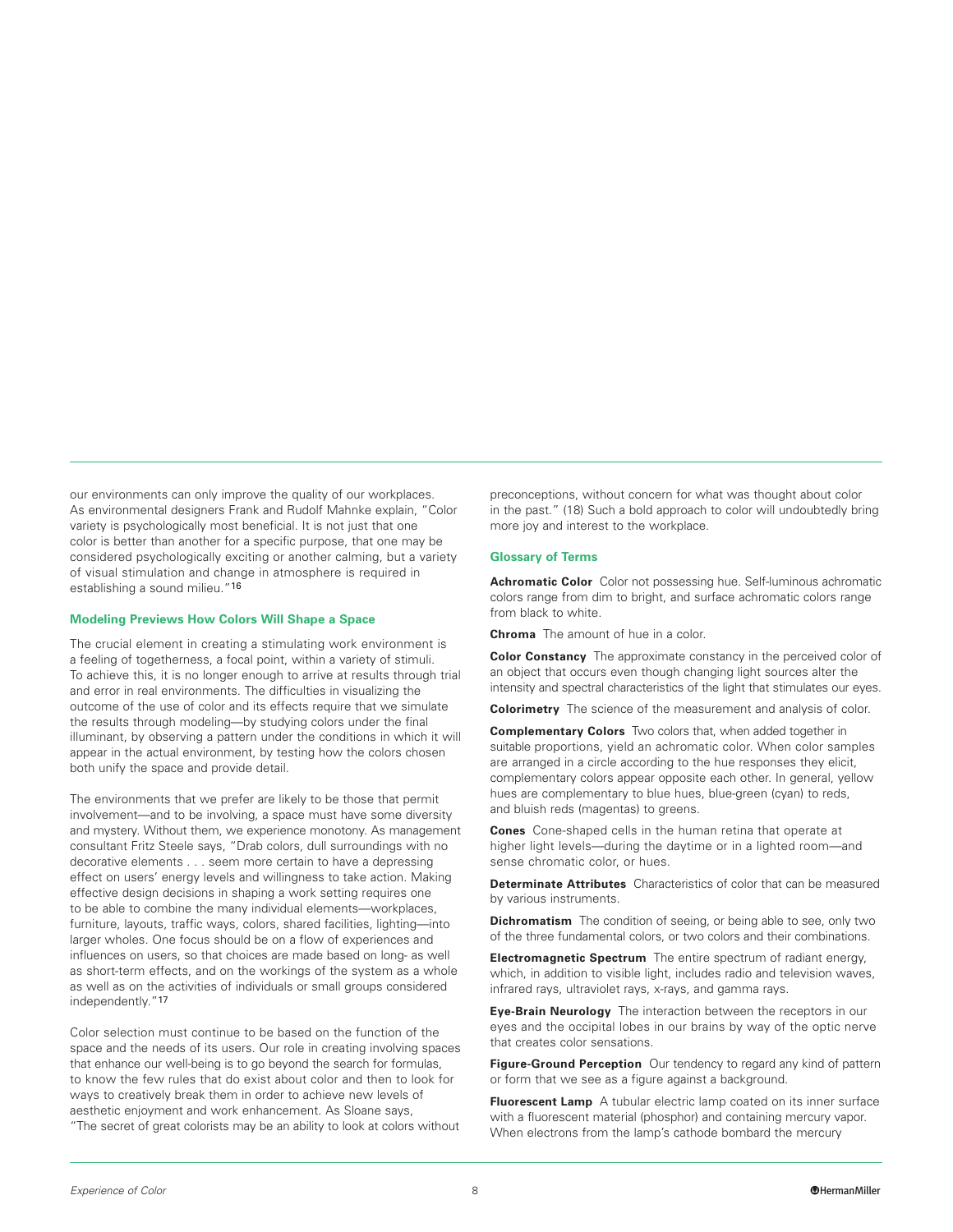vapor, it produces ultraviolet light that causes the phosphor to emit visible light.

**Gestalt Psychology** Psychology based on the theory that physical, psychological, and biological events occur not through the sum of separate elements, as sensations or reflexes, but rather through formed patterns of elements. These patterns occur as integrated units that function singly or in interrelation.

**Hue** The term applied to distinguish one color from another, i.e., a red hue or a blue hue.

**Incandescent Lamp** A lamp whose light is produced by the incandescence, or the glowing due to heat, of its filament.

**Indeterminate Attributes** Language used to describe the subjective characteristics of color, i.e., the words we use to describe our state of mind as we experience colors.

**Metamerism** A phenomenon that occurs when two pigment formulas appear to match under one light source but do not under another.

**Monochromatism** The condition of seeing, or being able to see, only one of the three fundamental colors. Monochromatism is also known as total color blindness.

**Optical Mixture** A phenomenon that occurs when an object's patches of color are so small or our distance from an object's patches of color is so great that they pass below the threshold of conscious perception. At this point, the colors optically "mix" and we perceive another color.

**Optics** The science concerned with light, how it is created and transmitted, and the effects it produces.

**Photoreceptors** A mechanism that detects radiation. Human visual receptors cannot distinguish the various wavelengths of light that comprise a color stimulus, nor can they quantify any aspect of energy in absolute terms. These activities are performed by colorimetric instruments called physical receptors.

**Radiant Energy** Light that is capable of serving as a color stimulus. Radiant energy is released in bundles, or quanta, which may be thought of as traveling in waves of different lengths and heights but at the same speed, about 186,000 miles per second in air.

**Receptors** The rods and cones that lie near the outer retina. They contain chemicals sensitive to light.

**Rods** Spindle-shaped cells that are found only outside the fovea of the retina. They are sensitive to small amounts of light and are most useful at night when there is practically no color vision.

**Retina** The rear two-thirds of the eyeball. It contains a vast number of rod and cone receptors and nerves that are important for initiating conscious color responses.

**Spatial Dimension** A phenomenon that occurs when our brains add or subtract distance depending upon the colors perceived.

**Simultaneous Contrast** Changes in either the lightness or hue of a target produced by its surround, or our tendency to perceive colors differently depending on what is around them. Thus, when we closely examine two colored objects or two areas of color on the same object together, the color of each will be influenced by the complementary of its neighbor.

**Surface and Surround** The spectral characteristics of objects, including how a surface reflects, absorbs, or transmits light, and how the colors and textures surrounding a surface influence its color.

**Symbology** The art of expression by symbols; also, the study or interpretation of symbols.

**Synesthetic Response** A subjective sensation or image of another sense than the one being stimulated, as in color hearing, when sounds seem to have characteristic colors.

**Trichromats** Humans see color with three types of reception systems (red/green-, yellow/blue-, black/white-producing) from three types of cone photoreceptors (red/blue/green-making). Therefore, humans are known as trichromats.

**Tungsten Lamp** An electric glow lamp with filaments of metallic tungsten. This type of lamp uses very low wattage.

**Value** An indication of how light or dark a color is.

#### **The Experience of Color Facts**

The human retina has approximately 120 million rods and 4 million cones.

About half our dreams are in color. The other half consists of black and white images with only one or two objects standing out in vivid colors.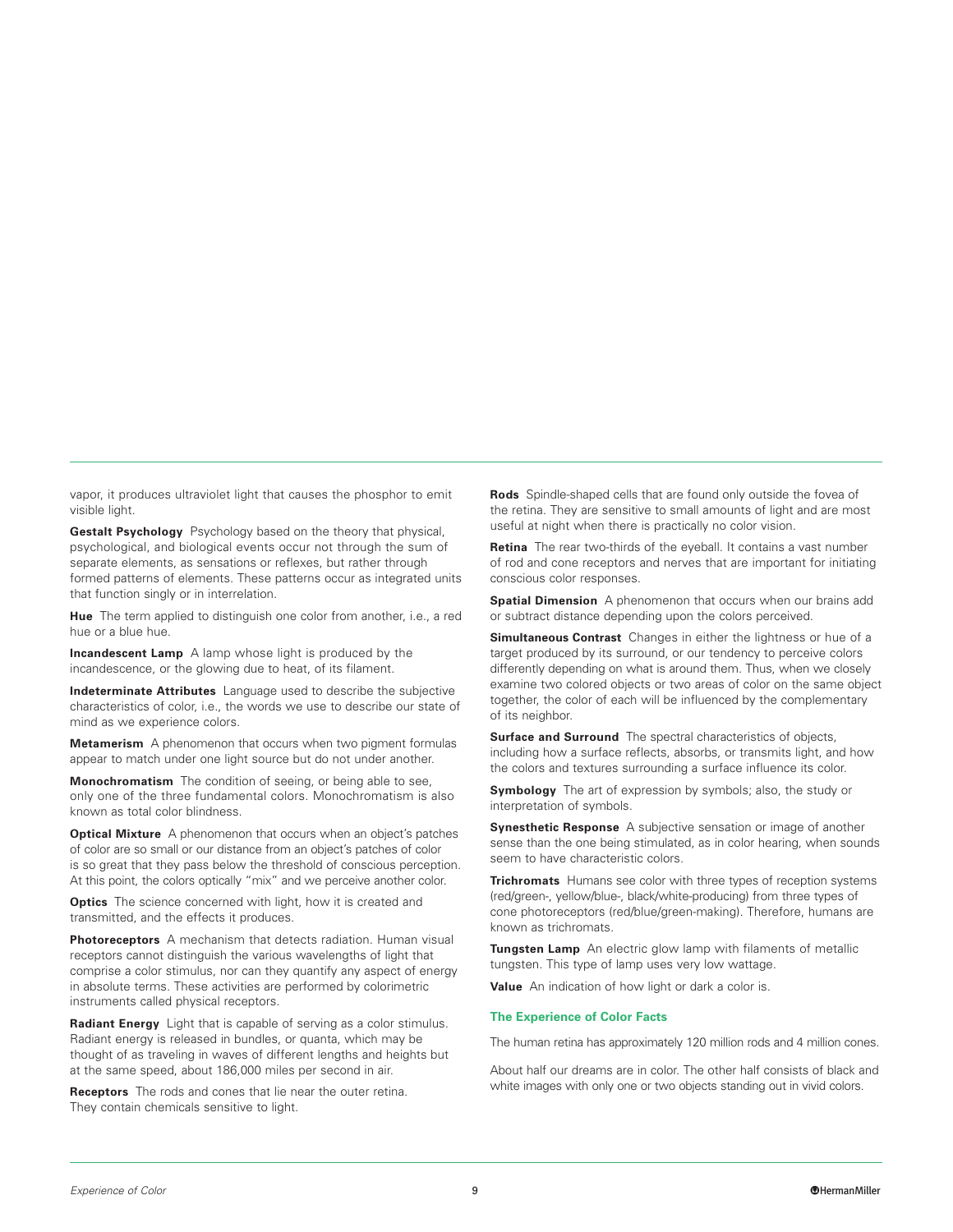The shortest wave light that ordinarily serves as a color stimulus has a wavelength of 380 nanometers, the longest wave a wavelength of 770 nanometers.

## **Visible Light Waves**

| Wavelength (in Nanometers) | <b>Color Sensation</b> |
|----------------------------|------------------------|
| 760 - 647                  | Red                    |
| 647 - 585                  | Orange                 |
| $585 - 575$                | Yellow                 |
| $575 - 491$                | Green                  |
| 491 - 424                  | Blue                   |
| 424 - 380                  | Violet                 |
|                            |                        |

Infants can distinguish hues within the first several weeks after birth.

# **Studies of Preference for Single Colors**

| <b>Description of Observers</b>  | <b>Most Liked</b> | <b>Most Disliked</b> |
|----------------------------------|-------------------|----------------------|
| 1,000 Filipino children          | Red               | Yellow               |
| 1,200 Japanese children          | Blue              | Orange               |
| 2,500 American children          | Blue              | Yellow and Orange    |
| 4.000 Dutch children             | Blue              | Orange               |
| 500 Chinese high school students | White             | Violet               |

According to studies in Poland and America, the habitual wearing of dark-colored clothes to the exclusion of other colors can signify the wearer's depression.

The Tie Rack Report asked over 1,000 British men to choose tie colors to suit several formal and informal situations. Red nearly tied with blue for first place when taking a woman out to dinner for the first time, but it fell to last when it came to meeting her parents.

We associate brightly colored foods with freshness and flavor, which is why, for example, nine-tenths of the 3,700 chemical compounds the English add to their mass marketed foods do nothing but improve their appearance.

In theory, a bag of M&M's Plain candies has 20% yellow, 10% orange, 20% red, 30% brown, 10% tan, and 10% green pieces. In practice it has 32% yellow, 25% orange, 18% red, 10% brown, 10% tan, and 5% green pieces.

The place where the optic nerve enters the eyeball and begins to spread out is a blind spot. Objects whose images fall on this spot are not sensed.

Camouflage is as old as nature itself, but the French coined the word to describe the scientific activity of concealing and deceiving developed during World War II.

Pupil comes from the Latin pupilla, meaning "a little doll." When Romans looked into one another's eyes, they saw a doll-like reflection of themselves.

Seasonal Affective Disorder (SAD), which leaves sufferers feeling depressed and listless during winter months, can be corrected by daily doses of light 20 times brighter than average indoor lighting.

Not all languages name all colors. Japanese only recently added a word for blue. In the past, aoi was an umbrella word that stood for the range of colors from green and blue to violet.

The ancients in Western civilization believed that blue had special powers to ward off evil. Baby boys, prized for the labor they could provide, were dressed in blue to protect them. Girls were dressed in pink because legend had it that girls were born inside pink roses.

Towels that are dyed in strong colors are often less absorbent than towels of pastel shades. To create strong colors, more molecules of dye must attach to each fiber, leaving less room for water molecules to be absorbed.

Tyrian purple was only for the great. Caesar and Augustus decreed that none but the Emperor might wear it. In Nero's day, even the selling of it was punishable by death.

The Welsh word glas refers to the color of mountain lakes, whether blue or green.

The word "hue" can be traced back through the Anglo-Saxon to a Sanskrit term signifying "complexion," "surface," "appearance," and even "beauty."